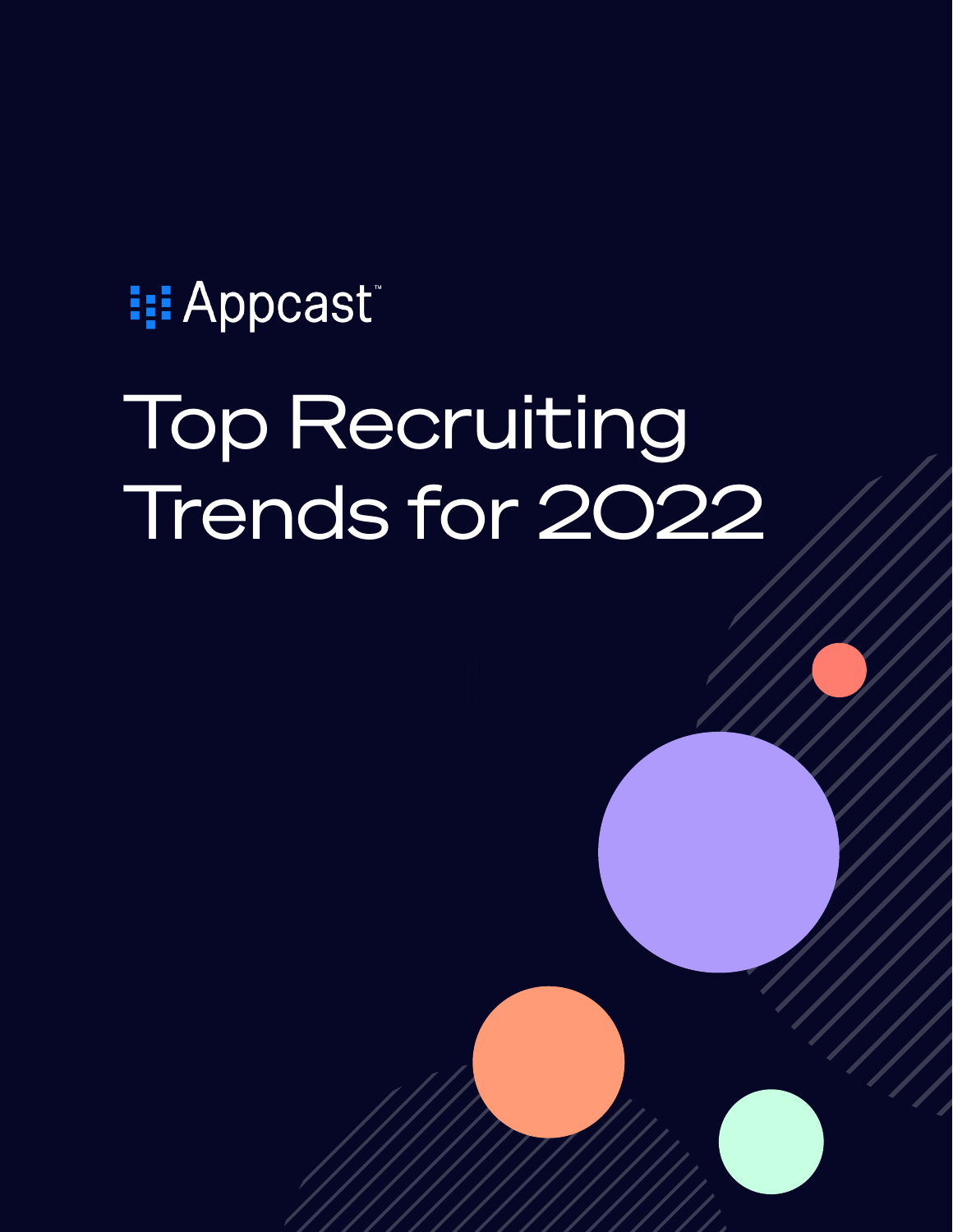# **I: Appcast**

# Top Recruiting Trends for 2022

How long will the employment marketplace reflect the impact of a global pandemic? This is the overarching question as talent acquisition leaders plan for a new year.

Of course, other questions are also top of mind, including where are the candidates and how does my company reach them. Nevertheless, when you drill down to cause and effect, there's no denying the candidate shortage is related to the pandemic and anticipation of its aftermath. When that aftermath finally arrives is anybody's guess.

How do you forecast trends in such an uncertain environment?

Admittedly, this is a tough time for seers, even those with decades of experience; the best crystal balls remain cloudy.

Still, here at Appcast, we have been doing what we always do: analyzing data, following the news closely – zooming in and zooming out, no pun intended – and relying on trusted sources. Not surprisingly, this approach offers insight.

Appcast data shows that you should expect to continue to spend more on job advertising to connect with the talent your organization seeks – both cost per click (CPC) and cost per application (CPA) have increased and are likely to remain high.

Details related to recruitment advertising spend, labor costs, and more, along with actionable advice to help you navigate the employment landscape, are shared in this trends report.

From this vantage point, here's what 2022 looks likely to hold.

# Recruiters continue to struggle to find talent.

While this may seem like old news, it's expected to be ongoing news. There may be an uptick in the number of applicants in the coming year, for a variety of reasons, including higher wages, hiring incentives, an increase in the vaccination rate (and therefore a greater level of comfort), but, in general, candidates will remain hard to find.

Skilled and unskilled professionals in a wide range of industries have options; this is a job seekers' market.

It's worth pointing out that predictions about a deep and prolonged recession and a difficult economic recovery were false. In all fairness, economic forecasting during a global pandemic was risky at best. Now that the numbers are in, it turns out "the Covid-19 recession" was the [shortest recession in U.S. history,](https://www.cnbc.com/2021/07/19/its-official-the-covid-recession-lasted-just-two-months-the-shortest-in-us-history.html) officially lasting only two months, from February 2020 to April 2020.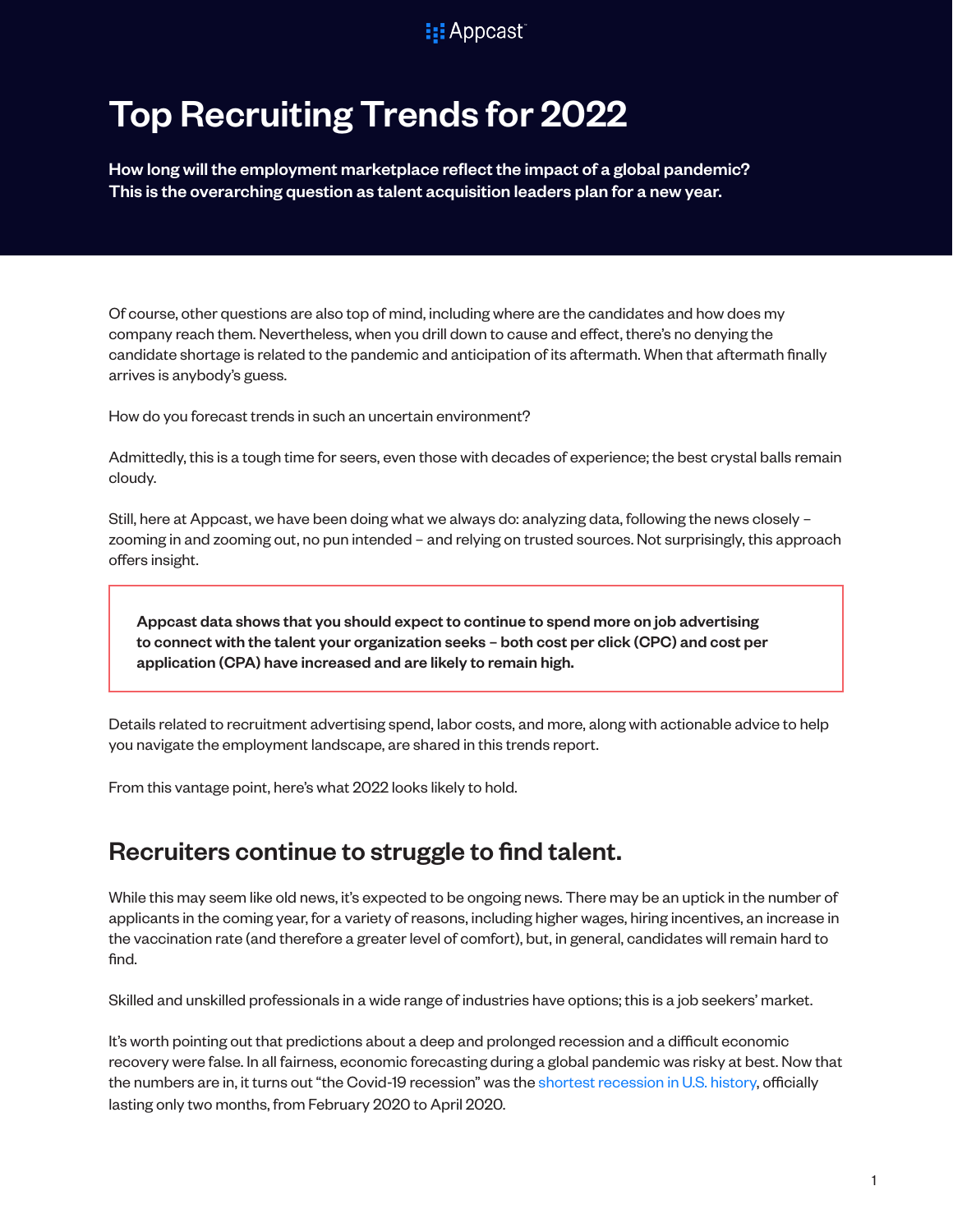It was one of the deepest recessions on record (a nod to our economist friends), but the recovery has been nothing short of phenomenal, with the U.S. Bureau of Labor Statistics (BLS) reporting a record [10.9 million job](https://www.bls.gov/news.release/pdf/jolts.pdf) [openings](https://www.bls.gov/news.release/pdf/jolts.pdf) as of the last day of business in July 2021.

This chart helps put the job openings data in perspective.





In other words, opportunities are now plentiful. Add to this, [preferences](https://info.appcast.io/whitepaper/what-u.s.-job-seekers-want-in-2021-website) for and employer willingness to accommodate different ways of working – remote, hybrid, flex time – and job seekers don't have to seek for very long. Barring unforeseen circumstances, hiring organizations should expect ongoing talent acquisition challenges in 2022, especially in Q1 and early Q2.

#### Actionable Advice

Because candidates are often fielding multiple offers, time to hire takes on new importance. With this in mind, look for ways to shorten your apply and decision-making processes.

For starters, is your job application easy to complete? [Appcast Research](https://info.appcast.io/whitepaper/create-a-world-class-mobile-candidate-experience-website) finds that a mobile apply time of less than five minutes results in a higher apply rate. Since mobile has now overtaken desktop as the preferred device, the mobile apply process is particularly important.

Does a potential employee really need to interview with five people? Every interview adds time to the process. Similarly, is it possible to confirm education and other credentials during the interview phase, rather than as a separate step? Don't compromise standards but do look for ways to quickly move candidates through the pipeline so you don't lose them.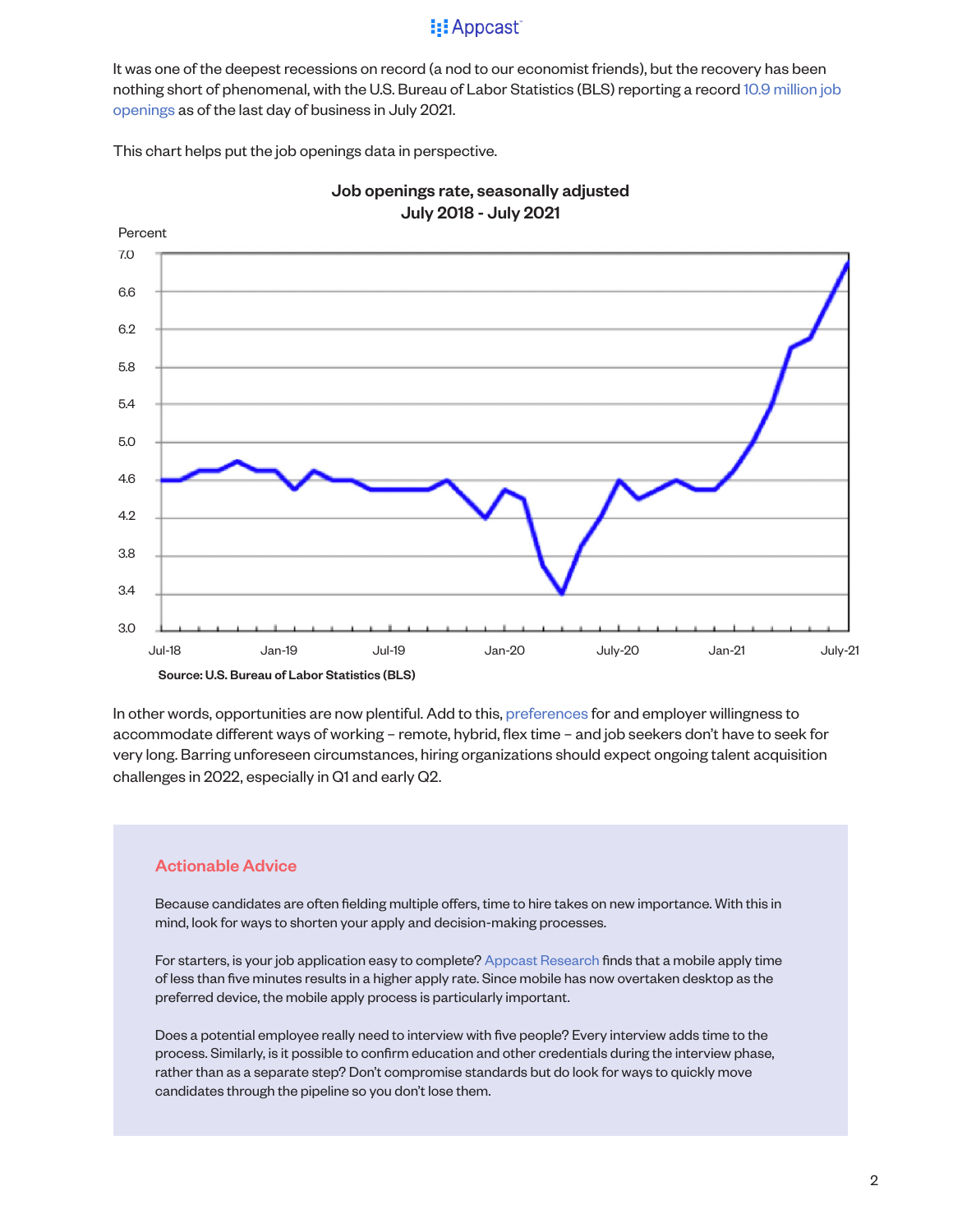# Organizations struggle to find recruiters.

Talent acquisition professionals are also difficult to find, which, needless to say, does not make it any easier to solve other hiring challenges.

#### [Insights from LinkedIn](https://www.linkedin.com/business/talent/blog/talent-strategy/data-shows-soaring-demand-for-recruiters) shows demand for recruiters increased nearly seven-fold from June 2020 to June 2021.

And the situation does not appear to be improving. Appcast Research finds there were three times as many employers looking to fill recruiter jobs in August 2021 in comparison to January 2021, and that apply rates by month for recruiter jobs have been trending downward.

#### Actionable Advice

LinkedIn indicates that the primary source of new recruiters is other functions within Human Resources, so recruiting internally may be an option.

At the same time, enlist the services of your employees for external searches. As a CEO at one company looking to fill open positions recently said, "we all need to become recruiters."

Employee referral programs have their advantages (good employees tend to refer others like themselves) and their disadvantages (programs don't always help further diversity goals). Fortunately, there are ways to have the best of both worlds by implementing a [diversity focused employee referral](https://info.appcast.io/whitepaper/diversity-recruiting-finding-and-hiring-website)  [program.](https://info.appcast.io/whitepaper/diversity-recruiting-finding-and-hiring-website) What's more, no matter the labor market, employee referrals remain a top source of hire.

# Talent acquisition professionals, dealing with organization-wide and departmental staffing shortages, seek assistance.

To manage the recruiting workload, talent acquisition professionals will have little choice but to explore new solutions. Technology, like [programmatic recruitment technology,](https://info.appcast.io/whitepaper/programmatic-recruitment-technology-101-website) allows for more effective sourcing of candidates.

Technology alone, however, cannot always solve every issue. Sometimes you need additional people power, especially when it comes to leveraging data to improve recruitment outcomes.

This is where an [enterprise programmatic managed service c](https://info.appcast.io/whitepaper/how-to-use-data-and-insights-to-make-better-recruitment-advertising-decisions-website)an make a difference. Advantages of an enterprise programmatic managed service include:

- Technology capabilities and data you may not have access to;
- Tech know-how your staff may not have;
- Data analysis skills your staff lacks; and
- Time your staff doesn't have.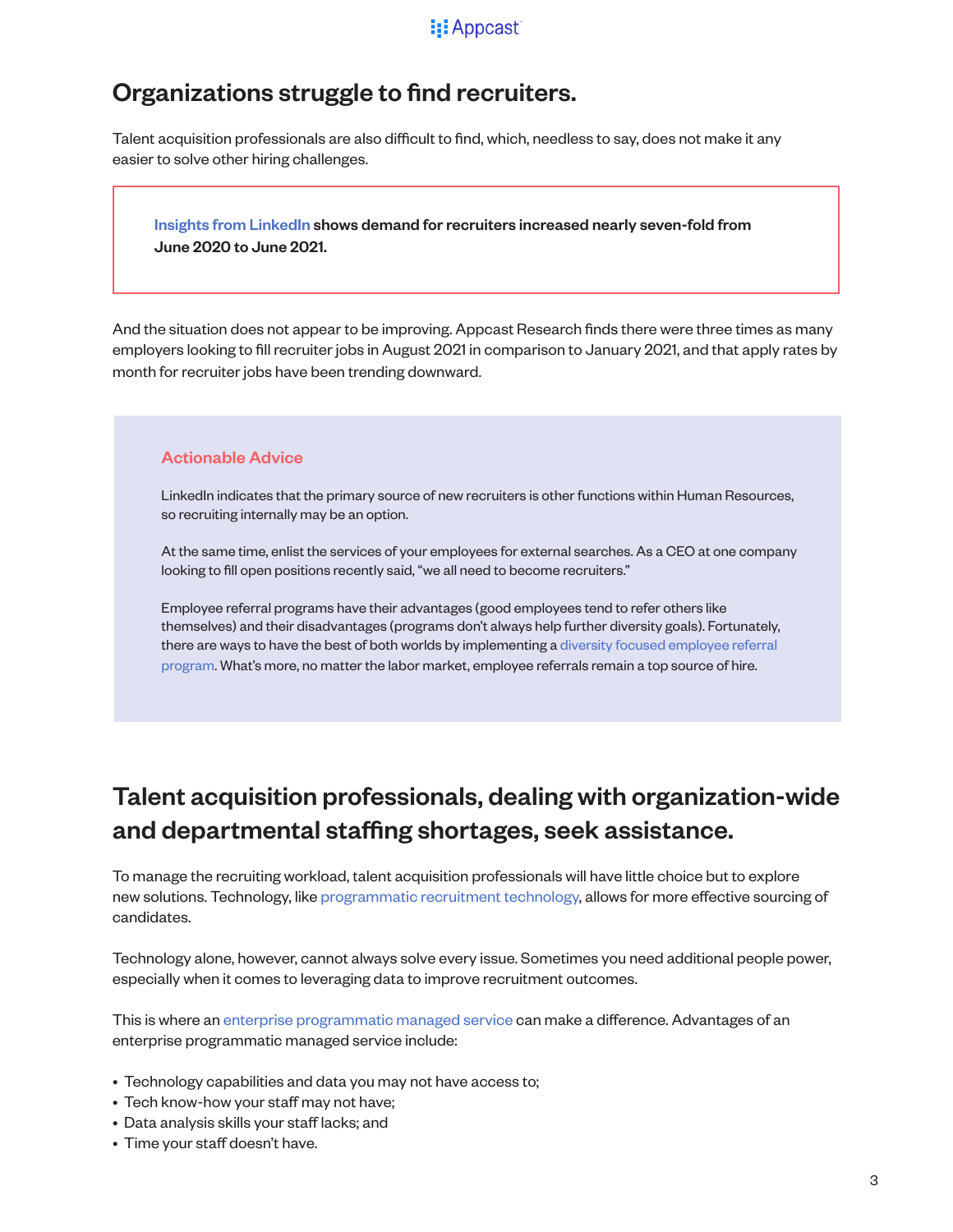#### Actionable Advice

When you use an enterprise programmatic managed service, you aren't surrendering control. As a matter of fact, you end up with greater control of your spend and your time, which allows you to better focus on the people aspect of talent acquisition decisions.

It costs nothing to explore and weigh the benefits of this and other solutions. In the coming year, if not sooner, it's worth considering a different approach.

# Work location remains mostly flexible, for now.

After more than 18 months where remote and hybrid work arrangements have become the norm, there is still confusion about location as it relates to recruiting and hiring.

Is an open role remote, remote as a last resort, or "remote for now"? Is the position fully remote or hybrid? How is "hybrid" defined?

These aren't idle questions; they are questions would-be applicants want answered. [Job ads s](https://info.appcast.io/whitepaper/best-practices-in-job-ad-content-website)hould include this information.

That said, the answers aren't always clear-cut. Corporate culture is a consideration, as are other factors.

#### Actionable Advice

[Appcast Futurecast: Recruiting and Hiring Workers for Remote Jobs](https://info.appcast.io/whitepaper/futurecast-recruiting-and-hiring-remote-jobs-website) can help you evaluate roles from the standpoint of location.

You may also want to consider how your organization answers this question: Is remote a benefit or a [location?](https://www.appcast.io/is-remote-a-benefit-or-a-location/)

# Hiring organizations up the ante to attract candidates.

"Money doesn't talk, it swears," said Bob Dylan. And in these times, it certainly does.

Higher wages and salaries have become a given in the current labor market. This trend is unlikely to reverse in the near-term – although some economists expect wages and salaries to stabilize in 2022.

Meanwhile, research from The Conference Board finds that as higher wages and salaries have been trending upward for blue collar and service jobs – in leisure and hospitality, wages are growing particularly fast – increases have not been as dramatic for management roles.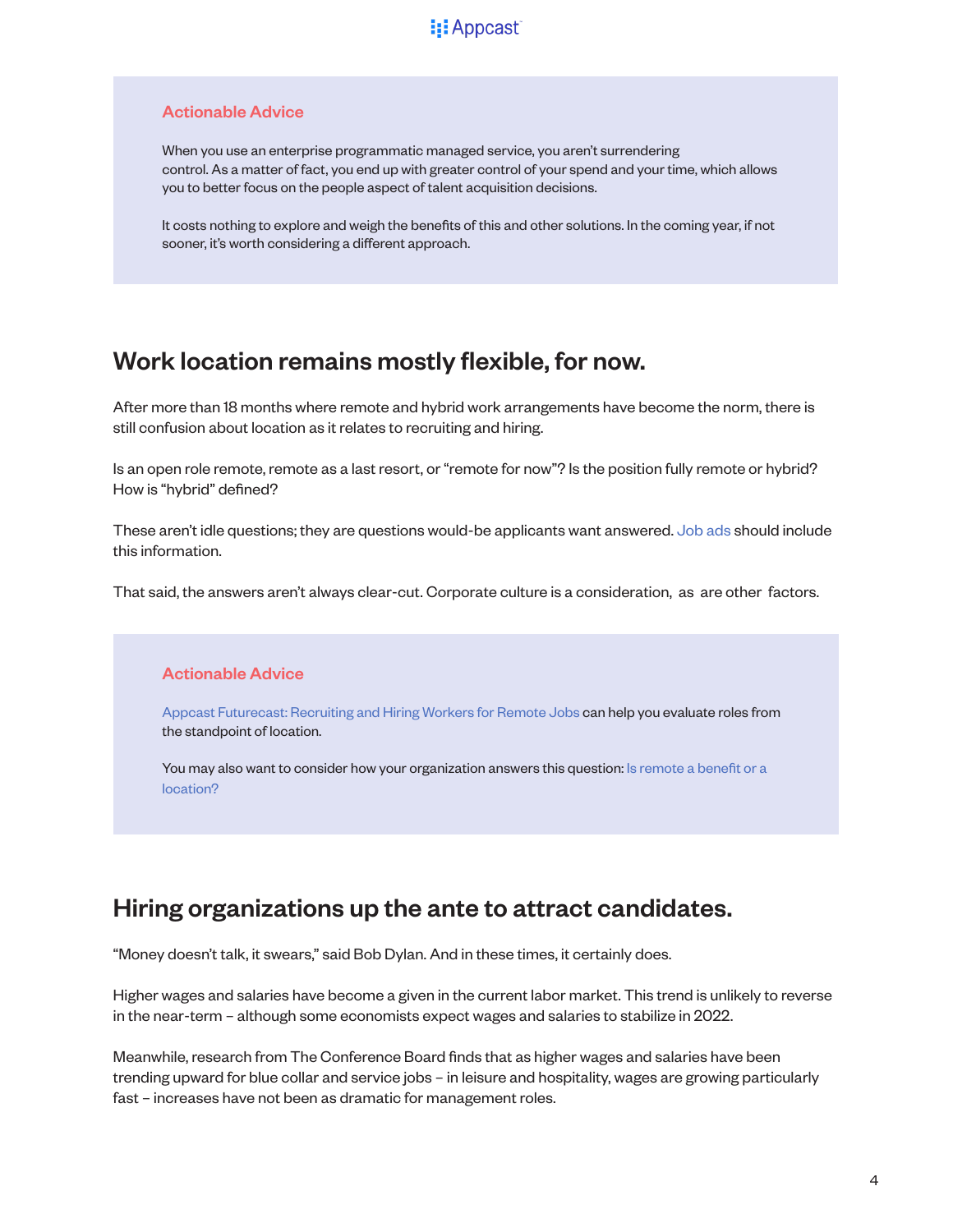



While this chart provides insight into trends, it should be noted that average wage growth doesn't tell the whole story. For example, it has never been harder to hire restaurant staff. The mismatch between candidate supply and demand has resulted in restaurant wages rising 46.2% over the past three years, according to the BLS.

And pay is only part of the financial equation. Meaningful signing bonuses will likely remain popular.

Note the word "meaningful." Appcast Research finds that although 4.3% of a representative sample of job ads from January 1, 2021 through July 31, 2021 mentioned signing bonuses, overall, those ads did not result in higher apply rates. In fact, job ads with signing bonus language returned fewer applies than job ads without signing bonus language, 3.4% vs. 5.5%.

Appcast also looked at industries / job functions from January 1, 2021 through July 31, 2021 where signing bonuses were more frequently mentioned. In Transportation, 14% of job ads included signing bonus language; in Hospitality, 11.5% included it; and in Healthcare, 6.3% of job ads mentioned signing bonuses. Here, the results were similar. Job ads with signing bonus language had lower apply rates.

There are any number of reasons this could be the case. The jobs may be especially difficult to fill, regardless; the signing bonuses offered may not be substantial enough; or there may be a requirement that employees remain with the company for a period of time before signing bonuses are paid.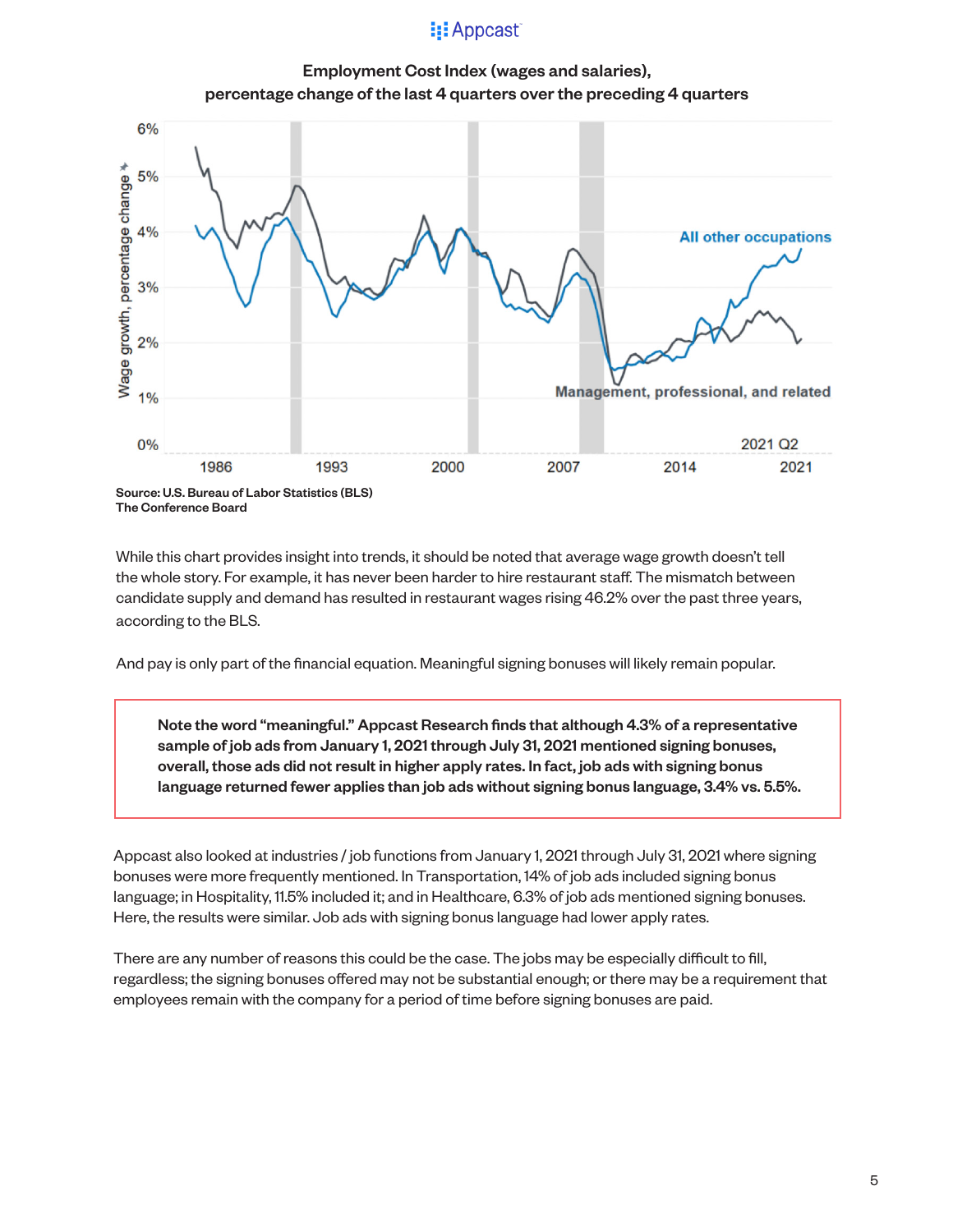#### Actionable Advice

Know what the competition is paying to attract the candidates you seek. This includes wages and salaries, signing bonuses, and benefits that have a tangible financial value.

Is it necessary to match what others offer?

Let's put it this way, in this labor market it's unrealistic to think you can pay \$12 per hour when the competition is paying \$18 and offering a substantial signing bonus payable upon signing.

# Job "advertising" gets more specific.

Job advertising is advertising. If you're merely creating job postings and not creating job ads, chances are you have not fully embraced a [recruitment marketing mindset.](https://info.appcast.io/whitepaper/2nd-edition-definitive-guide-to-recruitment-advertising-website)

This is problematic because savvy recruitment marketers, against whom you are competing for candidates, view job advertising as advertising, and they are creating job ads that attract candidates.

These job ads are increasingly specific when it comes to employment offerings. As an example, instead of indicating that a company offers "a competitive benefits package," the ads list individual benefits.

#### Why?

Research conducted using Appcast data finds that each benefit you include in a job ad increases the apply rate by 1% to 5%. If this is surprising, it shouldn't be. Candidates want details, especially details that address their needs.

Here's another example. Several companies have recently begun including mental health benefits in their job ads. These may not be new offerings but with [mental health a top concern,](https://www.axios.com/newsletters/axios-whats-next-a15b875e-fce4-46f4-94db-ccd23637865c.html) hiring organizations recognize the value of advertising (there's that word again) these benefits.

A recent job ad from Axios mentions mental health benefits twice, under the heading "Additional pandemicrelated benefits."

#### Actionable Advice

This is a trend with immediate payback, and it's easy to follow best practices. Check out other job ads, especially for the same or similar positions. What are your talent competitors emphasizing?

Also, think like a job seeker. If you were on the other side of the desk, what would you want to know?

Get specific, get candidates.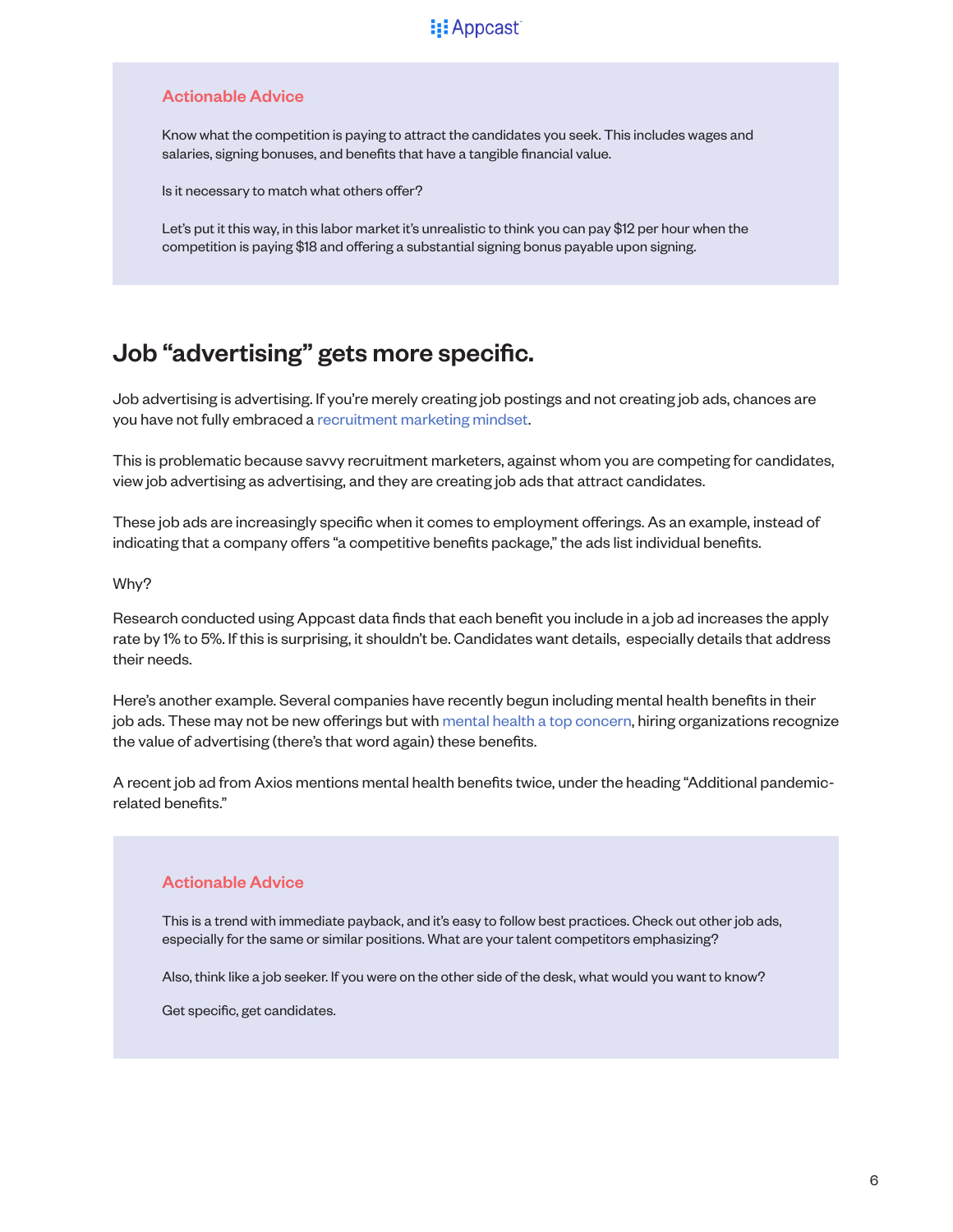# Hiring organizations continue to spend more, and to expend more.

If there's a bottom-line message, it's this: Overall, costs will remain high.

Recruitment advertising will cost more, because you must pay more to get your job ads in front of the candidates you seek.

Appcast Research finds that overall, across all industries / job functions, from January 2021 through August 2021, cost per click (CPC) increased by 41.25%. Cost per application (CPA) for the same period increased by 27.63%.